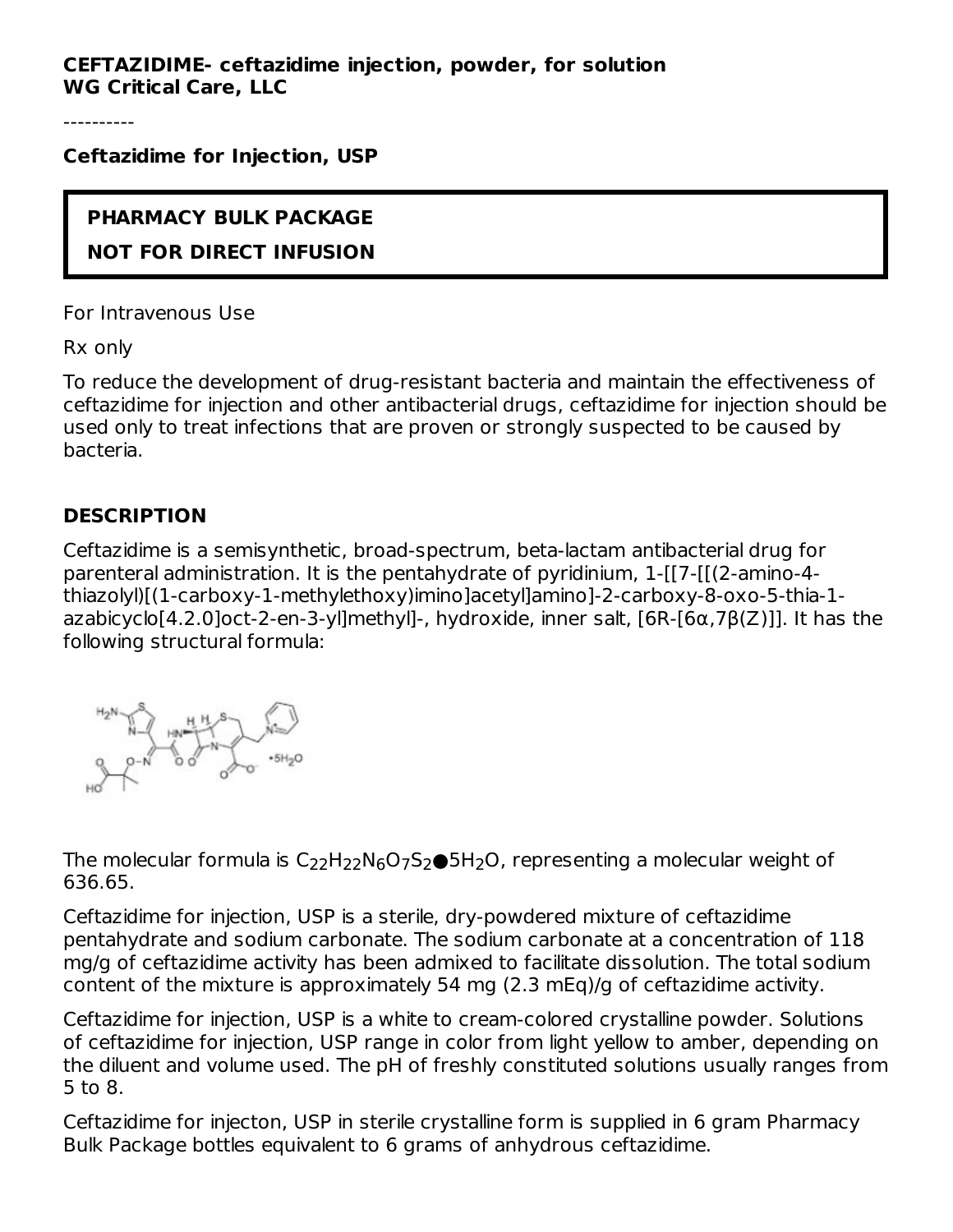The Pharmacy Bulk Package bottle contains 708 mg of sodium carbonate. The sodium content is approximately 54 mg (2.3 mEq) per gram of ceftazidime.

The 6 g Pharmacy Bulk Package bottle is a container of sterile preparation for parenteral use that contains many single doses. The contents are intended for use in a pharmacy admixture program and are restricted to the preparation of admixtures for intravenous use. THE 6 g PHARMACY BULK PACKAGE IS NOT FOR DIRECT INFUSION. FURTHER DILUTION IS REQUIRED BEFORE USE. (**See DOSAGE ANDADMINISTRATION** – Directions for Proper Use of Pharmacy Bulk Package).

## **CLINICAL PHARMACOLOGY**

After IV administration of 500 mg and 1 g doses of ceftazidime over 5 minutes to normal adult male volunteers, mean peak serum concentrations of 45 and 90 mcg/mL, respectively, were achieved. After IV infusion of 500 mg, 1 g, and 2 g doses of ceftazidime over 20 to 30 minutes to normal adult male volunteers, mean peak serum concentrations of 42, 69, and 170 mcg/mL, respectively, were achieved. The average serum concentrations following IV infusion of 500 mg, 1 g, and 2 g doses to these volunteers over an 8-hour interval are given in Table 1.

| <b>Ceftazidime IV Dose</b> |                   |      | <b>Serum Concentrations (mcg/mL)</b> |      |      |
|----------------------------|-------------------|------|--------------------------------------|------|------|
|                            | 0.5 <sub>hr</sub> | 1 hr | 2 <sub>hr</sub>                      | 4 hr | 8 hr |
| 500 mg                     |                   | 25   |                                      |      |      |
|                            | 60                | 39   | つっ                                   |      |      |
|                            | 129               |      |                                      |      |      |

**Table 1. Average Serum Concentrations of Ceftazidime**

The absorption and elimination of ceftazidime were directly proportional to the size of the dose. The half-life following IV administration was approximately 1.9 hours. Less than 10% of ceftazidime was protein bound. The degree of protein binding was independent of concentration. There was no evidence of accumulation of ceftazidime in the serum in individuals with normal renal function following multiple IV doses of 1 and 2 g every 8 hours for 10 days.

Following intramuscular (IM) administration of 500 mg and 1 g doses of ceftazidime to normal adult volunteers, the mean peak serum concentrations were 17 and 39 mcg/mL, respectively, at approximately 1 hour. Serum concentrations remained above 4 mcg/mL for 6 and 8 hours after the IM administration of 500 mg and 1 g doses, respectively. The half-life of ceftazidime in these volunteers was approximately 2 hours.

The presence of hepatic dysfunction had no effect on the pharmacokinetics of ceftazidime in individuals administered 2 g intravenously every 8 hours for 5 days. Therefore, a dosage adjustment from the normal recommended dosage is not required for patients with hepatic dysfunction, provided renal function is not impaired.

Approximately 80% to 90% of an IM or IV dose of ceftazidime is excreted unchanged by the kidneys over a 24-hour period. After the IV administration of single 500 mg or 1 g doses, approximately 50% of the dose appeared in the urine in the first 2 hours. An additional 20% was excreted between 2 and 4 hours after dosing, and approximately another 12% of the dose appeared in the urine between 4 and 8 hours later. The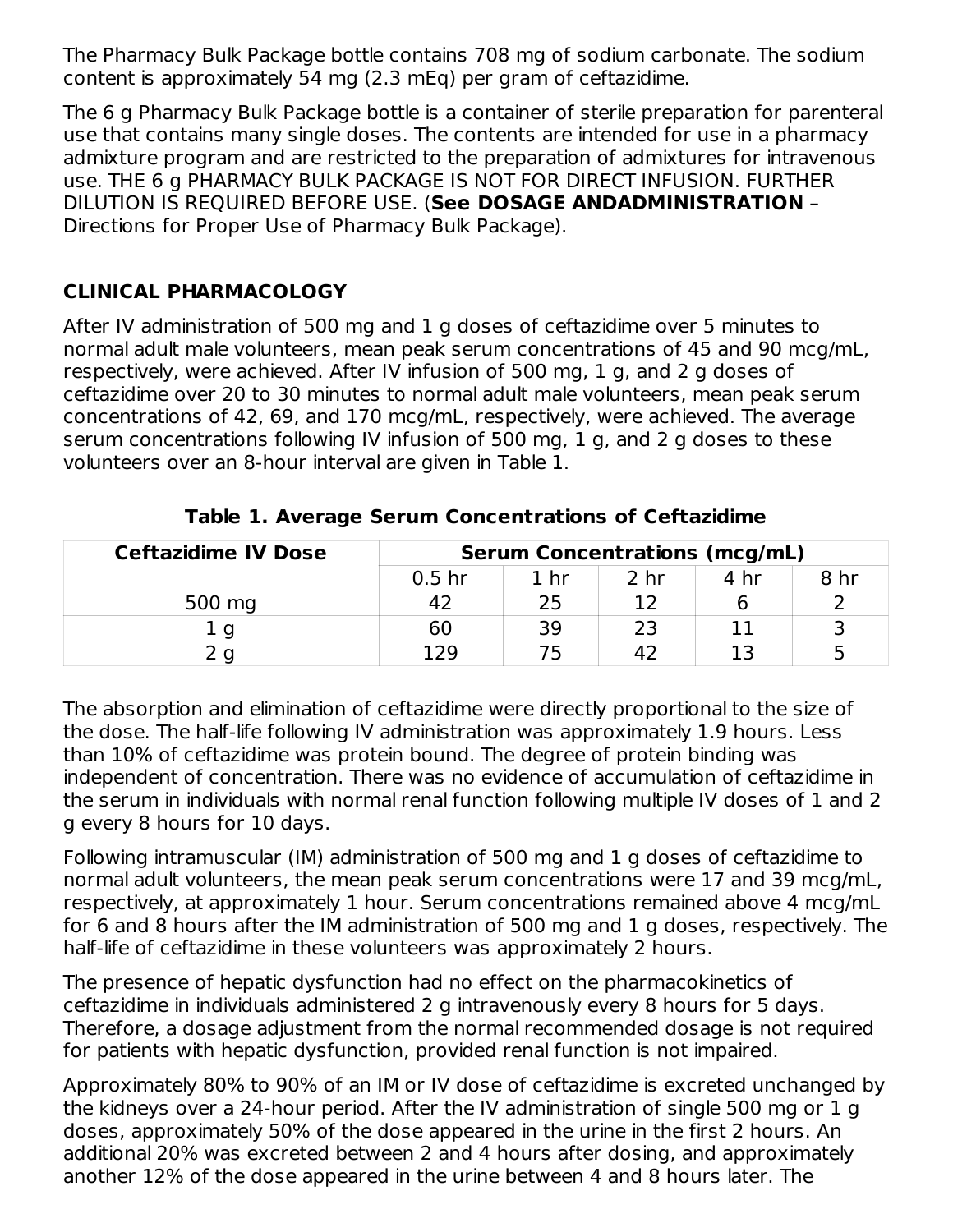elimination of ceftazidime by the kidneys resulted in high therapeutic concentrations in the urine.

The mean renal clearance of ceftazidime was approximately 100 mL/min. The calculated plasma clearance of approximately 115 mL/min indicated nearly complete elimination of ceftazidime by the renal route. Administration of probenecid before dosing had no effect on the elimination kinetics of ceftazidime. This suggested that ceftazidime is eliminated by glomerular filtration and is not actively secreted by renal tubular mechanisms.

Since ceftazidime is eliminated almost solely by the kidneys, its serum half-life is significantly prolonged in patients with impaired renal function. Consequently, dosage adjustments in such patients as described in the **DOSAGE AND ADMINISTRATION** section are suggested.

Therapeutic concentrations of ceftazidime are achieved in the following body tissues and fluids.

| <b>Tissue or Fluid</b> | Dose/<br><b>Route</b> | No. of<br><b>Patients</b> | <b>Time of Sample</b><br><b>Postdose</b> | <b>Average Tissue or</b><br><b>Fluid Level</b><br>(mcg/mL or mcg/g) |
|------------------------|-----------------------|---------------------------|------------------------------------------|---------------------------------------------------------------------|
| Urine                  | 500 mg IM             | 6                         | $0$ to $2$ hr                            | 2,100                                                               |
|                        | 2 g IV                | 6                         | $0$ to $2$ hr                            | 12,000                                                              |
| <b>Bile</b>            | $2$ g IV              | 3                         | 90 min                                   | 36.4                                                                |
| Synovial fluid         | $2$ g IV              | 13                        | 2 <sub>hr</sub>                          | 25.6                                                                |
| Peritoneal fluid       | 2 g IV                | 8                         | 2 <sub>hr</sub>                          | 48.6                                                                |
| Sputum                 | 1 g IV                | 8                         | 1 <sub>hr</sub>                          | 9                                                                   |
| Cerebrospinal<br>fluid | 2 g q8hr IV           | 5                         | 120 min                                  | 9.8                                                                 |
| (inflamed<br>meninges) | 2 g q8hr IV           | 6                         | 180 min                                  | 9.4                                                                 |
| Aqueous humor          | $2$ g IV              | 13                        | $1$ to $3$ hr                            | 11                                                                  |
| <b>Blister fluid</b>   | 1 g IV                | 7                         | $2$ to $3$ hr                            | 19.7                                                                |
| Lymphatic fluid        | 1 g IV                | $\overline{7}$            | $2$ to $3$ hr                            | 23.4                                                                |
| Bone                   | $2$ g IV              | 8                         | $0.67$ hr                                | 31.1                                                                |
| Heart muscle           | $2$ g IV              | 35                        | 30 to 280 min                            | 12.7                                                                |
| <b>Skin</b>            | 2 g IV                | 22                        | 30 to 180 min                            | 6.6                                                                 |
| Skeletal muscle        | 2 g IV                | 35                        | 30 to 280 min                            | 9.4                                                                 |
| Myometrium             | 2 g IV                | 31                        | $1$ to $2$ hr                            | 18.7                                                                |

**Table 2. Ceftazidime Concentrations in Body Tissues and Fluids**

# **Microbiology**

## **Mechanism of Action**

Ceftazidime is a bactericidal agent that acts by inhibition of bacterial cell wall synthesis. Ceftazidime has activity in the presence of some beta-lactamases, both penicillinases and cephalosporinases, of Gram-negative and Gram-positive bacteria.

## **Mechanism of Resistance**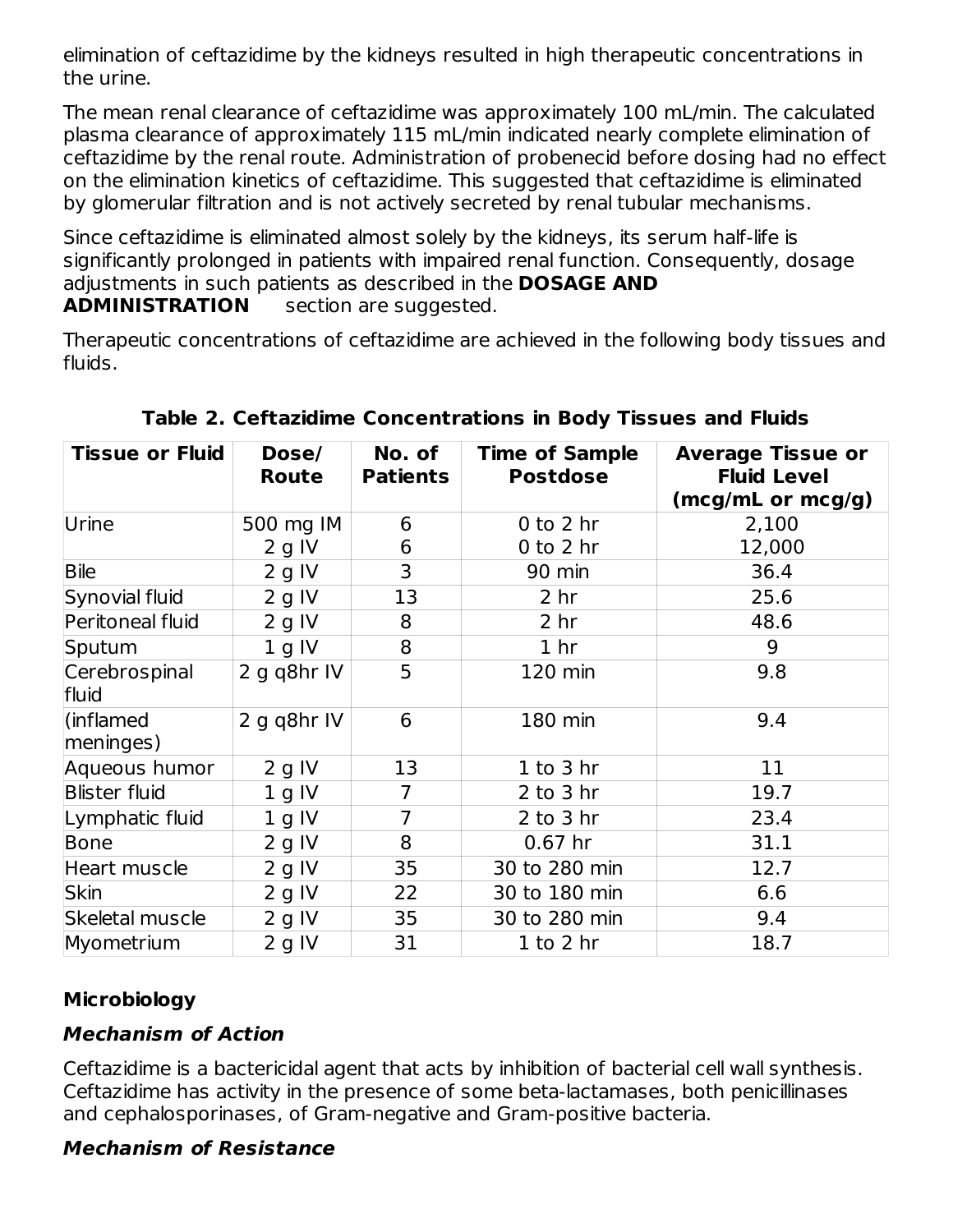Resistance to ceftazidime is primarily through hydrolysis by beta-lactamase, alteration of penicillin-binding proteins (PBPs), and decreased permeability.

Interaction with Other Antimicrobials

In an in vitro study, antagonistic effects have been observed with the combination of chloramphenicol and ceftazidime.

Ceftazidime has been shown to be active against most isolates of the following bacteria, both in vitro and in clinical infections as described in the INDICATIONS AND USAGE section:

Gram-negative bacteria

- Citrobacter species
- Enterobacter species
- Escherichia coli
- Klebsiella species
- Haemophilus influenzae
- Neisseria meningitidis
- Proteus mirabilis
- Proteus vulgaris
- Pseudomonas aeruginosa
- Serratia species

Gram-positive bacteria

- Staphylococcus aureus
- Streptococcus pneumoniae
- Streptococcus pyogenes
- Streptococcus agalactiae

Anaerobic bacteria

• Bacteroides species (Note: many isolates of Bacteroides species are resistant)

The following in vitro data are available, but their clinical significance is unknown. At least 90 percent of the following microorganisms exhibit an *in vitro* minimum inhibitory concentration (MIC) less than or equal to the susceptible breakpoint for ceftazidime. However, the efficacy of ceftazidime in treating clinical infections due to these microorganisms has not been established in adequate and well-controlled clinical trials.

Gram-negative bacteria

- Acinetobacter species
- Citrobacter diversus
- Citrobacter freundii
- Providencia species (including Providencia rettgeri)
- Salmonella species
- Shigella species
- Haemophilus parainfluenzae
- Morganella morganii
- Neisseria gonorrhoeae
- Yersinia enterocolitica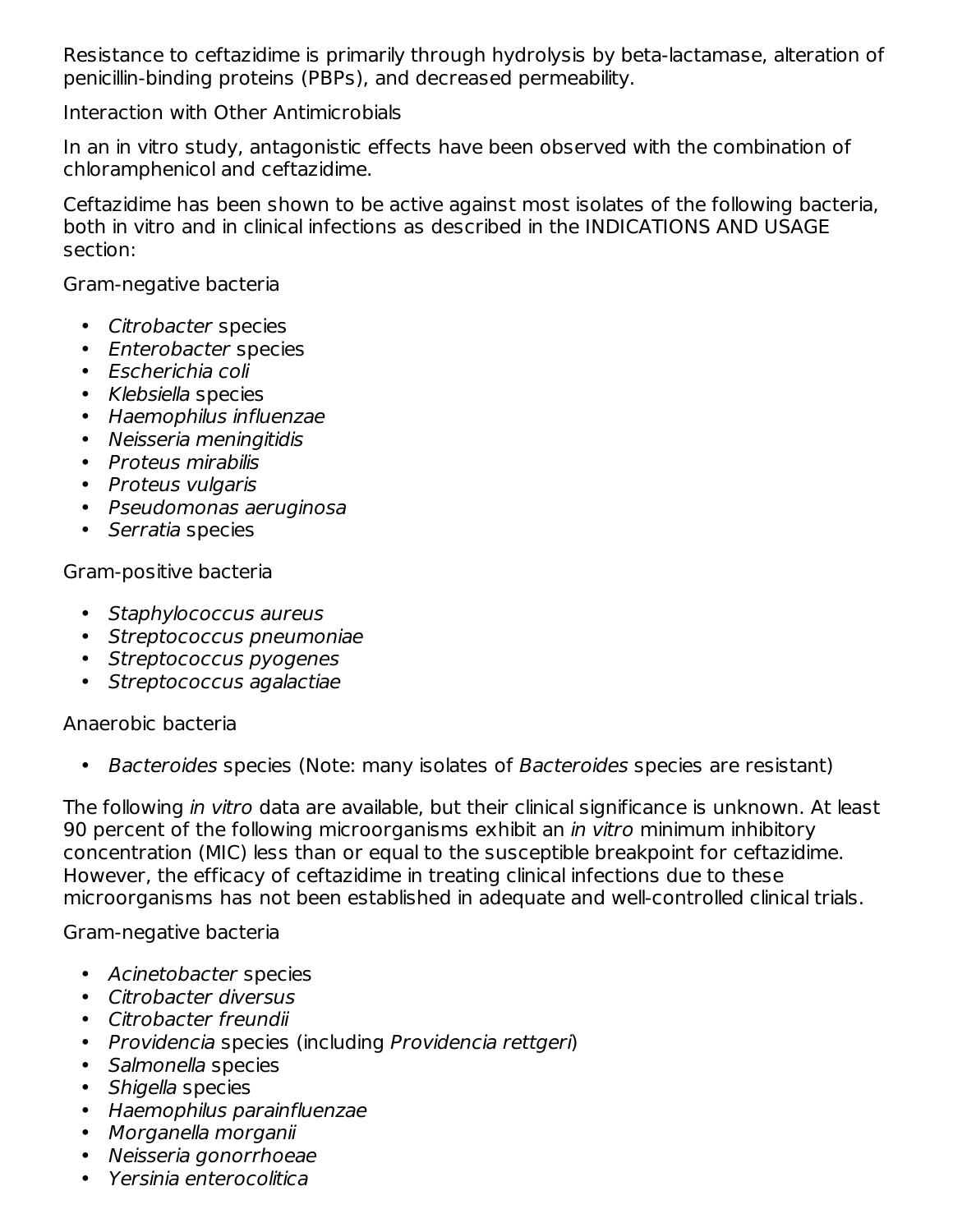### Gram-positive bacteria

• Staphylococcus epidermidis

Anaerobic bacteria

- Clostridium species (Not including Clostridium difficile)
- Peptostreptococcus species

# **Susceptibility Testing**

For specific information regarding susceptibility test interpretive criteria and associated test methods and quality control standards recognized by FDA for this drug, please see: https://www.fda.gov/STIC.

# **INDICATIONS AND USAGE**

Ceftazidime for injection, USP is indicated for the treatment of patients with infections caused by susceptible strains of the designated organisms in the following diseases:

**1. Lower Respiratory Tract Infections,** including pneumonia, caused by Pseudomonas aeruginosa and other Pseudomonas spp.; Haemophilus influenzae, including ampicillin-resistant strains; Klebsiella spp.; Enterobacter spp.; Proteus mirabilis; Escherichia coli; Serratia spp.; Citrobacter spp.; Streptococcus pneumoniae; and Staphylococcus aureus (methicillin-susceptible strains).

**2. Skin and Skin-Structure Infections** caused by Pseudomonas aeruginosa; Klebsiella spp.; Escherichia coli; Proteus spp., including Proteus mirabilis and indolepositive Proteus; Enterobacter spp.; Serratia spp.; Staphylococcus aureus (methicillinsusceptible strains); and Streptococcus pyogenes (group A beta-hemolytic streptococci).

**3. Urinary Tract Infections,** both complicated and uncomplicated, caused by Pseudomonas aeruginosa; Enterobacter spp.; Proteus spp., including Proteus mirabilis and indole-positive Proteus; Klebsiella spp.; and Escherichia coli.

**4. Bacterial Septicemia** caused by Pseudomonas aeruginosa, Klebsiella spp., Haemophilus influenzae, Escherichia coli, Serratia spp., Streptococcus pneumoniae, and Staphylococcus aureus (methicillin-susceptible strains).

**5. Bone and Joint Infections** caused by Pseudomonas aeruginosa, Klebsiella spp., Enterobacter spp., and Staphylococcus aureus (methicillin-susceptible strains).

**6. Gynecologic Infections,** including endometritis, pelvic cellulitis, and other infections of the female genital tract caused by Escherichia coli.

**7. Intra-abdominal Infections,** including peritonitis caused by Escherichia coli, Klebsiella spp., and Staphylococcus aureus (methicillin-susceptible strains) and polymicrobial infections caused by aerobic and anaerobic organisms and Bacteroides spp. (many strains of Bacteroides fragilis are resistant).

**8. Central Nervous System Infections,** including meningitis, caused by Haemophilus influenzae and Neisseria meningitidis. Ceftazidime has also been used successfully in a limited number of cases of meningitis due to Pseudomonas aeruginosa and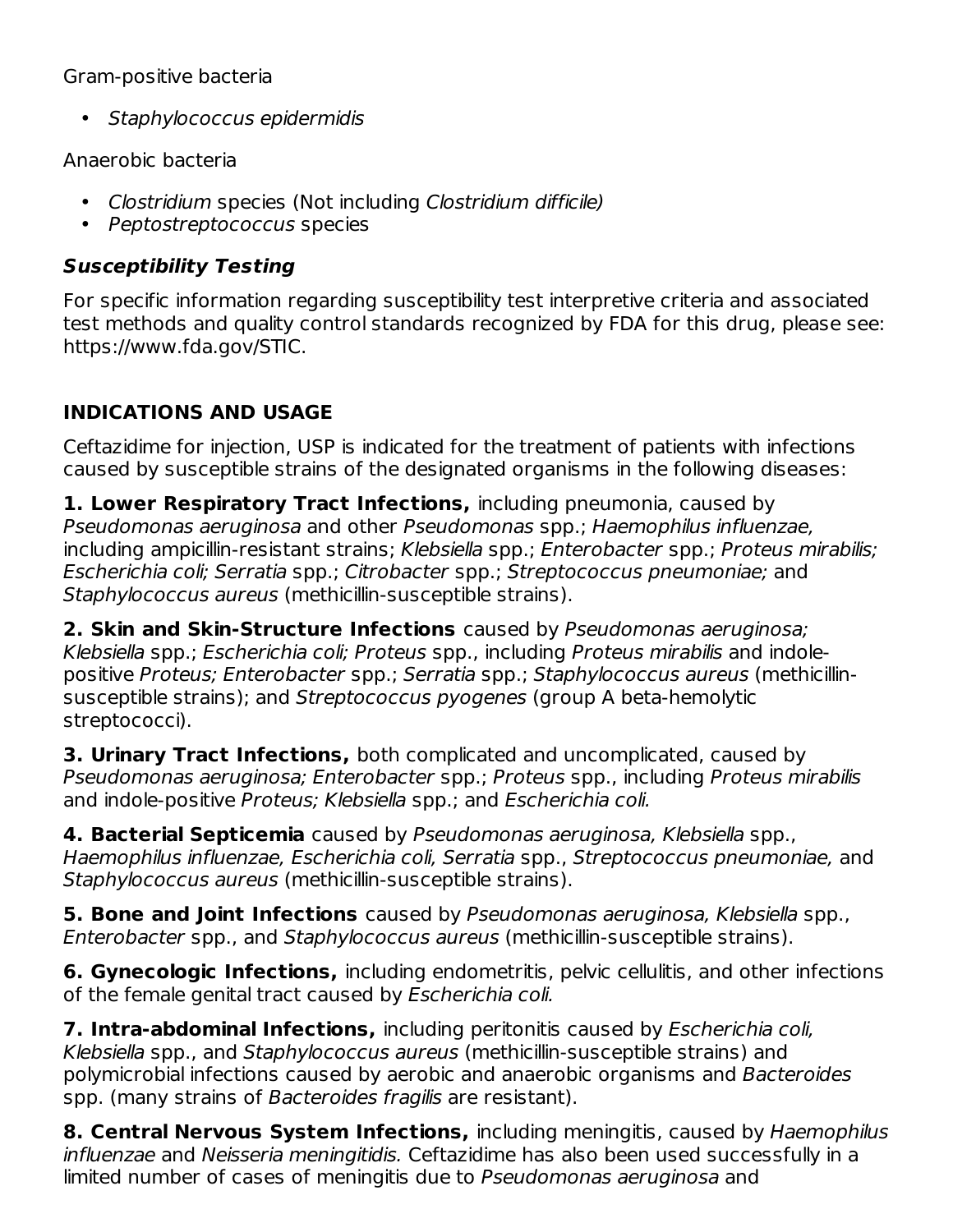#### Streptococcus pneumoniae.

Ceftazidime for injection, USP may be used alone in cases of confirmed or suspected sepsis. Ceftazidime has been used successfully in clinical trials as empiric therapy in cases where various concomitant therapies with other antibacterial drugs have been used.

Ceftazidime for injection, USP may also be used concomitantly with other antibacterial drugs, such as aminoglycosides, vancomycin, and clindamycin; in severe and lifethreatening infections; and in the immunocompromised patient. When such concomitant treatment is appropriate, prescribing information in the labeling for the other antibacterial drugs should be followed. The dose depends on the severity of the infection and the patient's condition.

To reduce the development of drug-resistant bacteria and maintain the effectiveness of ceftazidime for injection, USP and other antibacterial drugs, ceftazidime for injection, USP should be used only to treat infections that are proven or strongly suspected to be caused by susceptible bacteria. When culture and susceptibility information are available, they should be considered in selecting or modifying antibacterial therapy. In the absence of such data, local epidemiology and susceptibility patterns may contribute to the empiric selection of therapy.

## **CONTRAINDICATIONS**

Ceftazidime for injection is contraindicated in patients who have shown hypersensitivity to ceftazidime or the cephalosporin group of antibacterial drugs.

## **WARNINGS**

BEFORE THERAPY WITH CEFTAZIDIME FOR INJECTION IS INSTITUTED, CAREFUL INQUIRY SHOULD BE MADE TO DETERMINE WHETHER THE PATIENT HAS HAD PREVIOUS HYPERSENSITIVITY REACTIONS TO CEFTAZIDIME, CEPHALOSPORINS, PENICILLINS, OR OTHER DRUGS. IF THIS PRODUCT IS TO BE GIVEN TO PENICILLIN-SENSITIVE PATIENTS, CAUTION SHOULD BE EXERCISED BECAUSE CROSS-HYPERSENSITIVITY AMONG BETA-LACTAM ANTIBACTERIAL DRUGS HAS BEEN CLEARLY DOCUMENTED AND MAY OCCUR IN UP TO 10% OF PATIENTS WITH A HISTORY OF PENICILLIN ALLERGY. IF AN ALLERGIC REACTION TO CEFTAZIDIME FOR INJECTION OCCURS, DISCONTINUE THE DRUG. SERIOUS ACUTE HYPERSENSITIVITY REACTIONS MAY REQUIRE TREATMENT WITH EPINEPHRINE AND OTHER EMERGENCY MEASURES, INCLUDING OXYGEN, IV FLUIDS, IV ANTIHISTAMINES, CORTICOSTEROIDS, PRESSOR AMINES, AND AIRWAY MANAGEMENT, AS CLINICALLY INDICATED.

Clostridium difficile associated diarrhea (CDAD) has been reported with use of nearly all antibacterial agents, including ceftazidime for injection, and may range in severity from mild diarrhea to fatal colitis. Treatment with antibacterial agents alters the normal flora of the colon leading to overgrowth of C. difficile.

C. difficile produces toxins A and B which contribute to the development of CDAD. Hypertoxin producing strains of C. difficile cause increased morbidity and mortality, as these infections can be refractory to antimicrobial therapy and may require colectomy. CDAD must be considered in all patients who present with diarrhea following antibacterial drug use. Careful medical history is necessary since CDAD has been reported to occur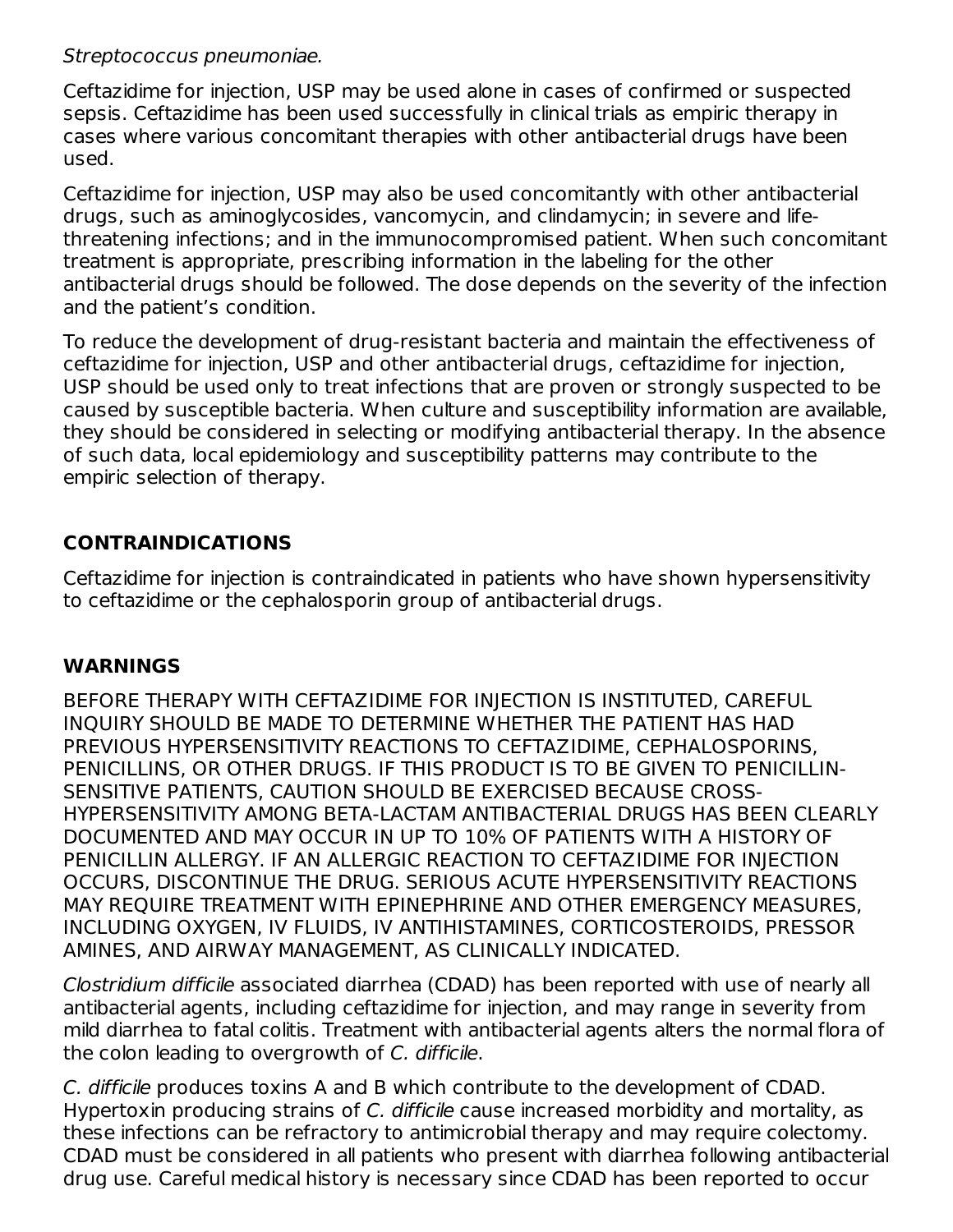drug use. Careful medical history is necessary since CDAD has been reported to occur over two months after the administration of antibacterial agents.

If CDAD is suspected or confirmed, ongoing antibacterial drug use not directed against C. difficile may need to be discontinued. Appropriate fluid and electrolyte management, protein supplementation, antibacterial drug treatment of C. difficile, and surgical evaluation should be instituted as clinically indicated.

Elevated levels of ceftazidime in patients with renal insufficiency can lead to seizures, nonconvulsive status epilepticus (NCSE), encephalopathy, coma, asterixis, neuromuscular excitability, and myoclonia (see **PRECAUTIONS**).

# **PRECAUTIONS**

### **General**

High and prolonged serum ceftazidime concentrations can occur from usual dosages in patients with transient or persistent reduction of urinary output because of renal insufficiency. The total daily dosage should be reduced when ceftazidime is administered to patients with renal insufficiency (see **DOSAGE AND ADMINISTRATION**). Elevated levels of ceftazidime in these patients can lead to seizures, nonconvulsive status epilepticus, encephalopathy, coma, asterixis, neuromuscular excitability, and myoclonia. Continued dosage should be determined by degree of renal impairment, severity of infection, and susceptibility of the causative organisms.

As with other antibacterial drugs, prolonged use of ceftazidime may result in overgrowth of nonsusceptible organisms. Repeated evaluation of the patient's condition is essential. If superinfection occurs during therapy, appropriate measures should be taken.

Inducible type I beta-lactamase resistance has been noted with some organisms (e.g., Enterobacter spp., Pseudomonas spp., and Serratia spp.). As with other extendedspectrum beta-lactam antibacterial drugs, resistance can develop during therapy, leading to clinical failure in some cases. When treating infections caused by these organisms, periodic susceptibility testing should be performed when clinically appropriate. If patients fail to respond to monotherapy, an aminoglycoside or similar agent should be considered.

Cephalosporins may be associated with a fall in prothrombin activity. Those at risk include patients with renal and hepatic impairment, or poor nutritional state, as well as patients receiving a protracted course of antimicrobial therapy. Prothrombin time should be monitored in patients at risk and exogenous vitamin K administered as indicated.

Ceftazidime should be prescribed with caution in individuals with a history of gastrointestinal disease, particularly colitis.

Distal necrosis can occur after inadvertent intra-arterial administration of ceftazidime.

Prescribing ceftazidime for injection in the absence of a proven or strongly suspected bacterial infection or a prophylactic indication is unlikely to provide benefit to the patient and increases the risk of the development of drug-resistant bacteria.

## **Information for Patients**

Patients should be counseled that antibacterial drugs, including ceftazidime for injection, should only be used to treat bacterial infections. They do not treat viral infections (e.g.,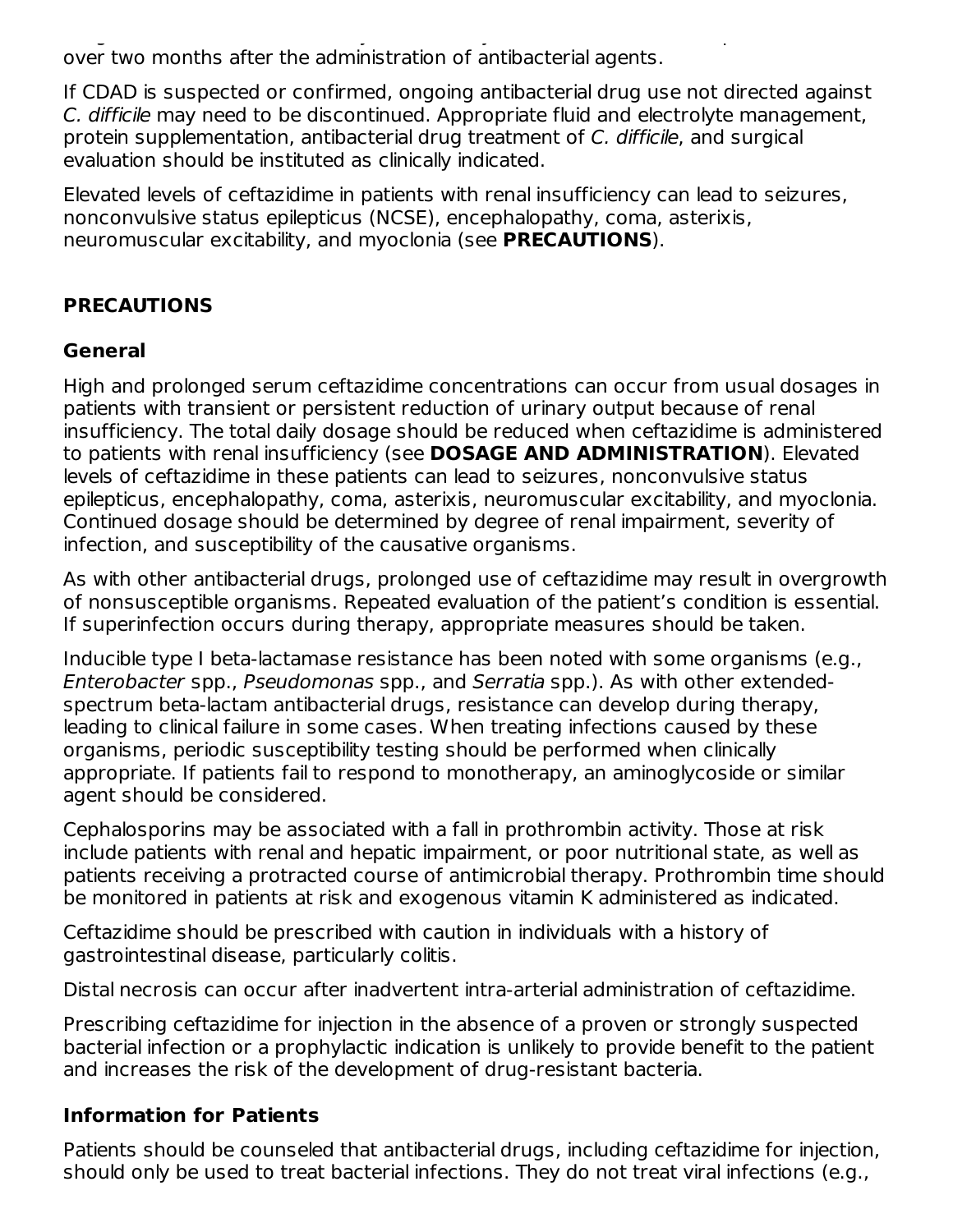the common cold). When ceftazidime for injection is prescribed to treat a bacterial infection, patients should be told that although it is common to feel better early in the course of therapy, the medication should be taken exactly as directed. Skipping doses or not completing the full course of therapy may: (1) decrease the effectiveness of the immediate treatment, and (2) increase the likelihood that bacteria will develop resistance and will not be treatable by ceftazidime for injection or other antibacterial drugs in the future.

Diarrhea is a common problem caused by antibacterial drugs which usually ends when the antibacterial drug is discontinued. Sometimes after starting treatment with antibacterial drugs, patients can develop watery and bloody stools (with or without stomach cramps and fever) even as late as 2 or more months after having taken the last dose of the antibacterial drug. If this occurs, patients should contact their physician as soon as possible.

# **Drug Interactions**

Nephrotoxicity has been reported following concomitant administration of cephalosporins with aminoglycoside antibacterial drugs or potent diuretics such as furosemide. Renal function should be carefully monitored, especially if higher dosages of the aminoglycosides are to be administered or if therapy is prolonged, because of the potential nephrotoxicity and ototoxicity of aminoglycoside antibacterial drugs. Nephrotoxicity and ototoxicity were not noted when ceftazidime was given alone in clinical trials.

Chloramphenicol has been shown to be antagonistic to beta-lactam antibacterial drugs, including ceftazidime, based on in vitro studies and time kill curves with enteric gramnegative bacilli. Due to the possibility of antagonism in vivo, particularly when bactericidal activity is desired, this drug combination should be avoided.

## **Drug/Laboratory Test Interactions**

The administration of ceftazidime may result in a false-positive reaction for glucose in the urine when using CLINITEST® tablets, Benedict's solution, or Fehling's solution. It is recommended that glucose tests based on enzymatic glucose oxidase reactions (such as CLINISTIX®) be used.

## **Carcinogenesis, Mutagenesis, Impairment of Fertility**

Long-term studies in animals have not been performed to evaluate carcinogenic potential. However, a mouse micronucleus test and an Ames test were both negative for mutagenic effects.

## **Pregnancy**

# **Teratogenic Effects**

Reproduction studies have been performed in mice and rats at doses up to 40 times the human dose and have revealed no evidence of impaired fertility or harm to the fetus due to ceftazidime for injection. There are, however, no adequate and well-controlled studies in pregnant women. Because animal reproduction studies are not always predictive of human response, this drug should be used during pregnancy only if clearly needed.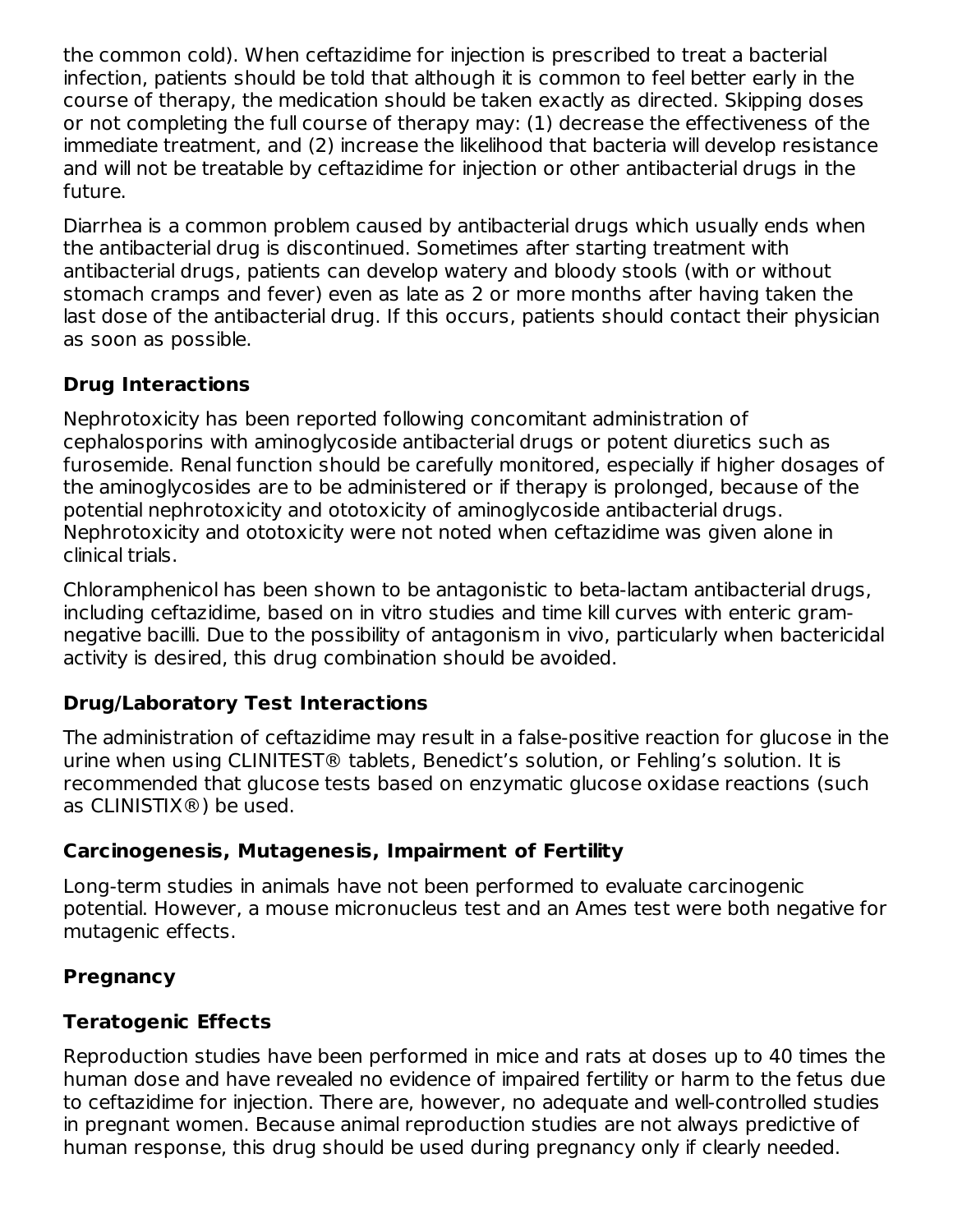### **Nursing Mothers**

Ceftazidime is excreted in human milk in low concentrations. Caution should be exercised when ceftazidime is administered to a nursing woman.

## **Pediatric Use**

### (see **DOSAGE AND ADMINISTRATION**).

## **Geriatric Use**

Of the 2,221 subjects who received ceftazidime in 11 clinical studies, 824 (37%) were 65 and older while 391 (18%) were 75 and older. No overall differences in safety or effectiveness were observed between these subjects and younger subjects, and other reported clinical experience has not identified differences in responses between the elderly and younger patients, but greater susceptibility of some older individuals to drug effects cannot be ruled out. This drug is known to be substantially excreted by the kidney, and the risk of toxic reactions to this drug may be greater in patients with impaired renal function. Because elderly patients are more likely to have decreased renal function, care should be taken in dose selection, and it may be useful to monitor renal function (see **DOSAGE AND ADMINISTRATION**).

## **ADVERSE REACTIONS**

Ceftazidime is generally well tolerated. The incidence of adverse reactions associated with the administration of ceftazidime was low in clinical trials. The most common were local reactions following IV injection and allergic and gastrointestinal reactions. Other adverse reactions were encountered infrequently. No disulfiram-like reactions were reported.

The following adverse effects from clinical trials were considered to be either related to ceftazidime therapy or were of uncertain etiology:

**Local Effects,** reported in fewer than 2% of patients, were phlebitis and inflammation at the site of injection (1 in 69 patients).

**Hypersensitivity Reactions,** reported in 2% of patients, were pruritus, rash, and fever. Immediate reactions, generally manifested by rash and/or pruritus, occurred in 1 in 285 patients. Toxic epidermal necrolysis, Stevens-Johnson syndrome, and erythema multiforme have also been reported with cephalosporin antibacterial drugs, including ceftazidime. Angioedema and anaphylaxis (bronchospasm and/or hypotension) have been reported very rarely.

**Gastrointestinal Symptoms,** reported in fewer than 2% of patients, were diarrhea (1 in 78), nausea (1 in 156), vomiting (1 in 500), and abdominal pain (1 in 416). The onset of pseudomembranous colitis symptoms may occur during or after treatment (see **WARNINGS**).

**Central Nervous System Reactions** (fewer than 1%) included headache, dizziness, and paresthesia. Seizures have been reported with several cephalosporins, including ceftazidime. In addition, encephalopathy, coma, asterixis, neuromuscular excitability, and myoclonia have been reported in renally impaired patients treated with unadjusted dosing regimens of ceftazidime (see **PRECAUTIONS, General**).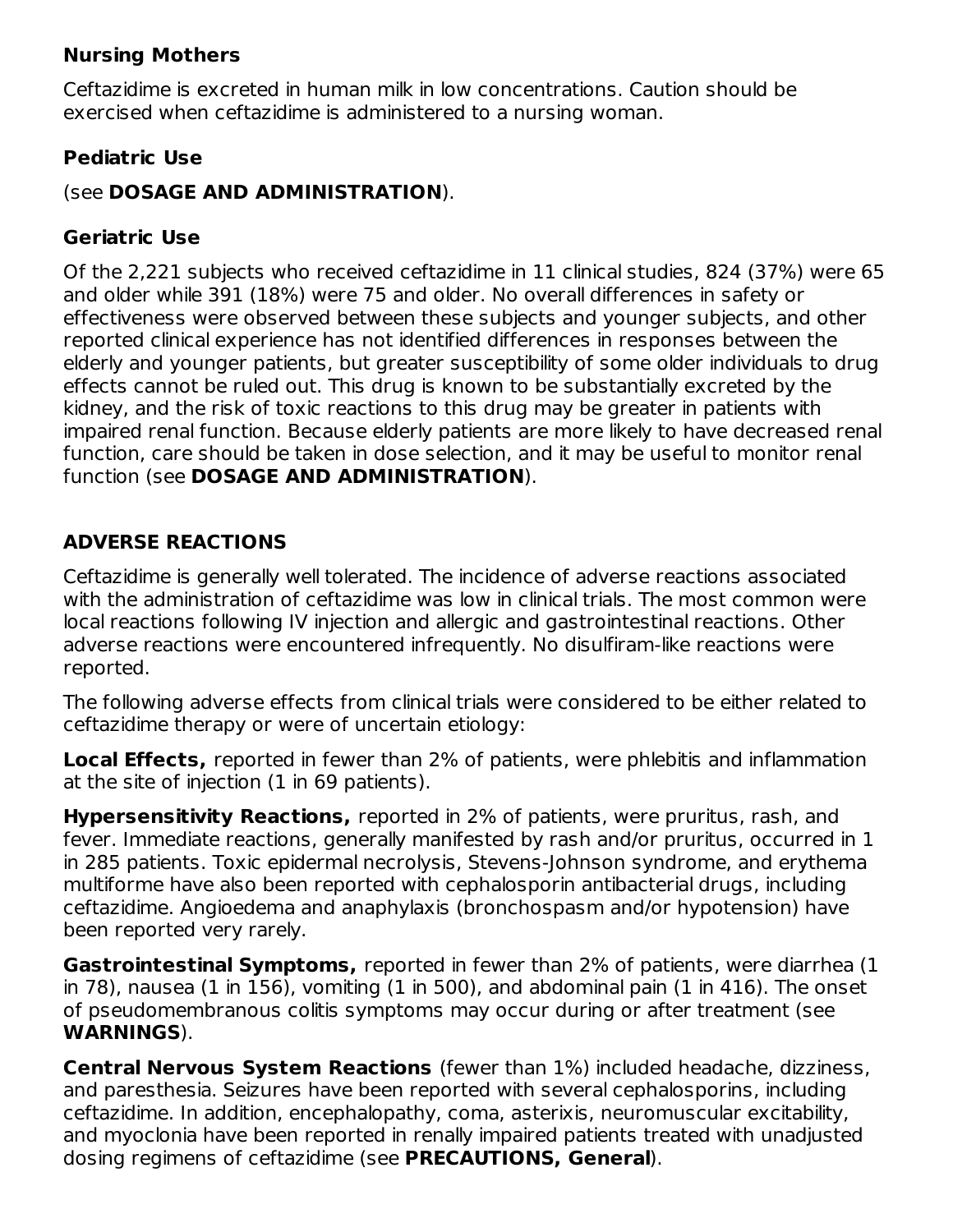**Less Frequent Adverse Events** (fewer than 1%) were candidiasis (including oral thrush) and vaginitis.

**Hematologic:** Rare cases of hemolytic anemia have been reported.

**Laboratory Test Changes** noted during clinical trials with ceftazidime were transient and included: eosinophilia (1 in 13), positive Coombs test without hemolysis (1 in 23), thrombocytosis (1 in 45), and slight elevations in one or more of the hepatic enzymes, aspartate aminotransferase (AST, SGOT) (1 in 16), alanine aminotransferase (ALT, SGPT) (1 in 15), LDH (1 in 18), GGT (1 in 19), and alkaline phosphatase (1 in 23). As with some other cephalosporins, transient elevations of blood urea, blood urea nitrogen, and/or serum creatinine were observed occasionally. Transient leukopenia, neutropenia, agranulocytosis, thrombocytopenia, and lymphocytosis were seen very rarely.

# **POSTMARKETING EXPERIENCE WITH CEFTAZIDIME PRODUCTS**

In addition to the adverse events reported during clinical trials, the following events have been observed during clinical practice in patients treated with ceftazidime and were reported spontaneously. For some of these events, data are insufficient to allow an estimate of incidence or to establish causation.

## **General**

Anaphylaxis; allergic reactions, which, in rare instances, were severe (e.g., cardiopulmonary arrest); urticaria; pain at injection site.

# **Hepatobiliary Tract**

Hyperbilirubinemia, jaundice.

#### **Renal and Genitourinary**

Renal impairment.

## **Cephalosporin-Class Adverse Reactions**

In addition to the adverse reactions listed above that have been observed in patients treated with ceftazidime, the following adverse reactions and altered laboratory tests have been reported for cephalosporin-class antibacterial drugs:

## **Adverse Reactions**

Colitis, toxic nephropathy, hepatic dysfunction including cholestasis, aplastic anemia, hemorrhage.

# **Altered Laboratory Tests**

Prolonged prothrombin time, false-positive test for urinary glucose, pancytopenia.

To report SUSPECTED ADVERSE REACTIONS, contact WG Critical Care, LLC at 1-866- 562-4708 or FDA at 1-800-FDA-1088 or www.fda.gov/medwatch.

# **OVERDOSAGE**

Ceftazidime overdosage has occurred in patients with renal failure. Reactions have included seizure activity, encephalopathy, asterixis, neuromuscular excitability, and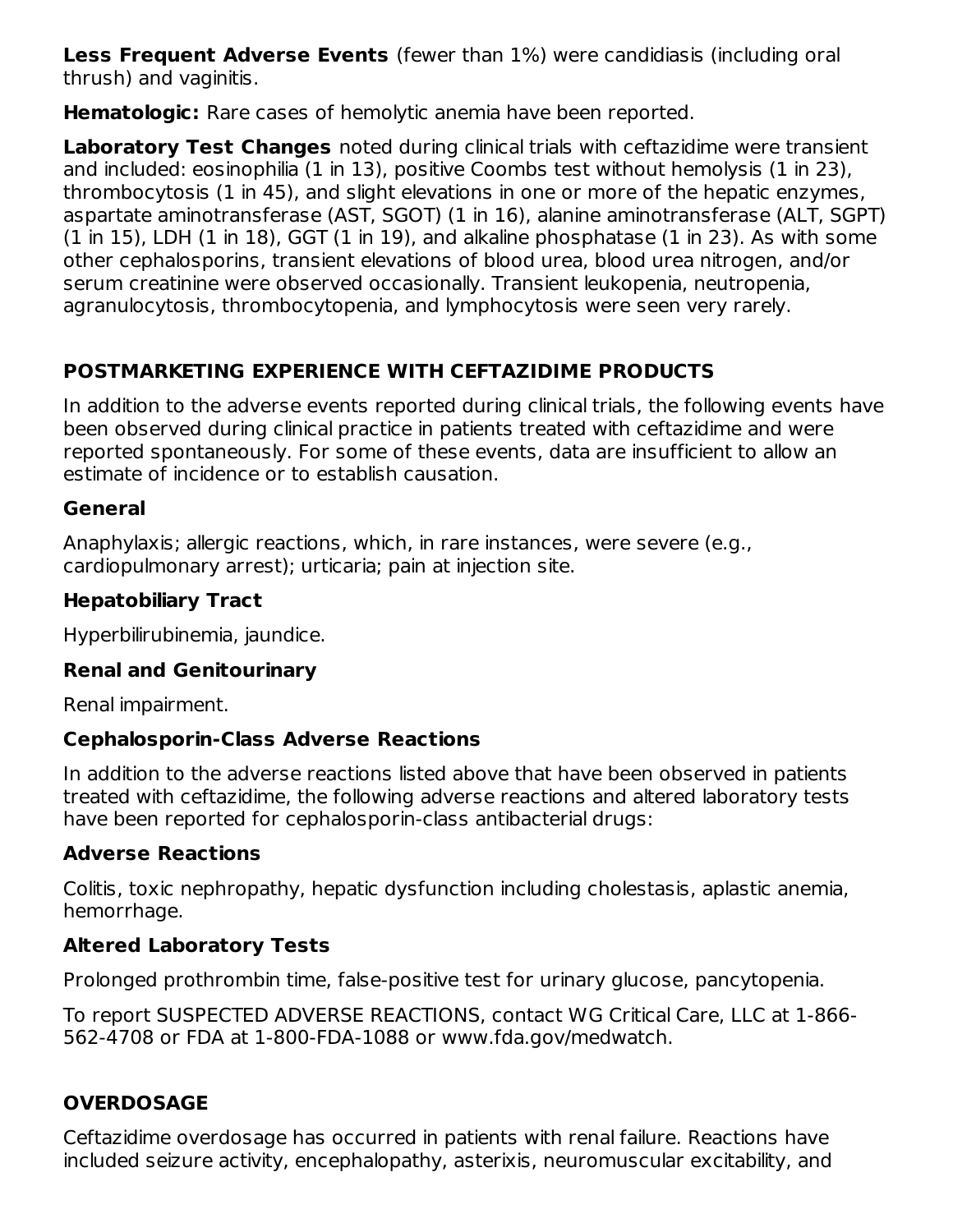coma. Patients who receive an acute overdosage should be carefully observed and given supportive treatment. In the presence of renal insufficiency, hemodialysis or peritoneal dialysis may aid in the removal of ceftazidime from the body.

# **DOSAGE AND ADMINISTRATION**

## **Dosage**

The usual adult dosage is 1 gram administered intravenously or intramuscularly every 8 to 12 hours. The dosage and route should be determined by the susceptibility of the causative organisms, the severity of infection, and the condition and renal function of the patient.

The guidelines for dosage of ceftazidime for injection are listed in Table 3. The following dosage schedule is recommended.

| Dose                                                                                                                      | <b>Frequency</b>                                                                 |                        |
|---------------------------------------------------------------------------------------------------------------------------|----------------------------------------------------------------------------------|------------------------|
| <b>Adult</b>                                                                                                              |                                                                                  |                        |
| <b>Usual recommended dosage</b>                                                                                           | 1 gram intravenous or                                                            | every 8 to 12          |
|                                                                                                                           | intramuscular                                                                    | hours                  |
| Uncomplicated urinary tract infection                                                                                     | 250 mg intravenous or<br>intramuscular                                           | every 12 hours         |
| Bone and joint infections                                                                                                 | 2 grams intravenous                                                              | every 12 hours         |
| Complicated urinary tract infections                                                                                      | 500 mg intravenous or<br>intramuscular                                           | every 8 to 12<br>hours |
| Uncomplicated pneumonia;<br>mild skin and skin-structure infections                                                       | 500 mg to 1 gram<br>intravenous or<br>intramuscular                              | every 8 hours          |
| Serious gynecological and<br>intra-abdominal infections                                                                   | 2 grams intravenous                                                              | every 8 hours          |
| Meningitis                                                                                                                | 2 grams intravenous                                                              | every 8 hours          |
| Very severe life-threatening<br>infections, especially in<br>immunocompromised patients                                   | 2 grams intravenous                                                              | every 8 hours          |
| Lung infections caused by Pseudomonas<br>spp. in patients with cystic fibrosis with<br>normal renal function <sup>*</sup> | 30 to 50 mg/kg<br>intravenous to a<br>maximum of 6 grams per<br>day              | every 8 hours          |
| <b>Neonates</b> (0 to 4 weeks)                                                                                            | 30 mg/kg intravenous                                                             | every 12 hours         |
| Infants and children (1 month to 12<br>years)                                                                             | 30 to 50 mg/kg<br>intravenous to a<br>maximum of 6 grams per<br>day <sup>†</sup> | every 8 hours          |

#### **Table 3. Recommended Dosage Schedule**

\* Although clinical improvement has been shown, bacteriologic cures cannot be expected in patients with chronic respiratory disease and cystic fibrosis.

† The higher dose should be reserved for immunocompromised pediatric patients or pediatric patients with cystic fibrosis or meningitis.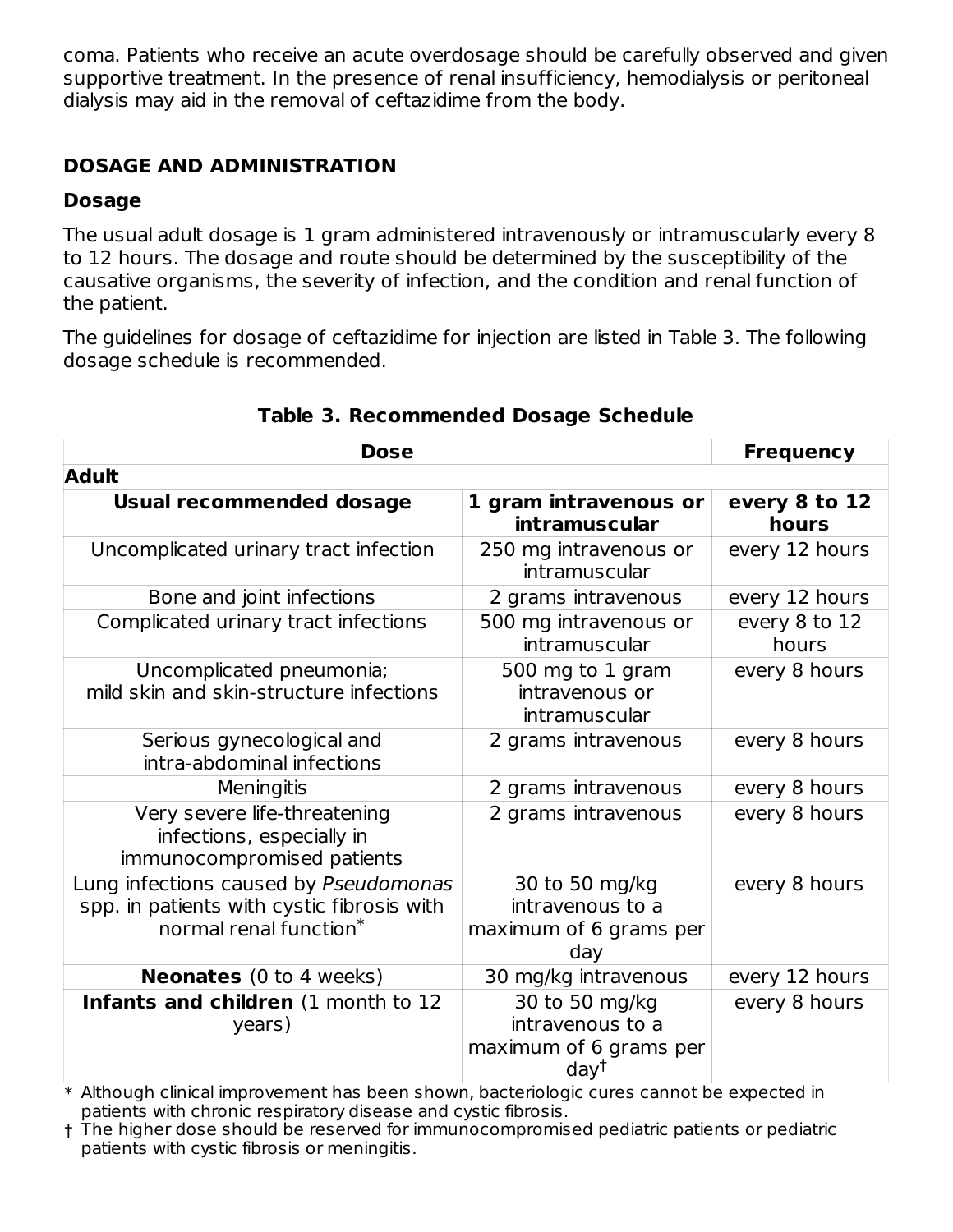# **Impaired Hepatic Function**

No adjustment in dosage is required for patients with hepatic dysfunction.

### **Impaired Renal Function**

Ceftazidime is excreted by the kidneys, almost exclusively by glomerular filtration. Therefore, in patients with impaired renal function (glomerular filtration rate [GFR] <50 mL/min), it is recommended that the dosage of ceftazidime be reduced to compensate for its slower excretion. In patients with suspected renal insufficiency, an initial loading dose of 1 gram of ceftazidime may be given. An estimate of GFR should be made to determine the appropriate maintenance dosage. The recommended dosage is presented in Table 4.

#### **Table 4. Recommended Maintenance Dosages of Ceftazidime for Injection in Renal Insufficiency**

| recommended for patients with renal insufficiency as outlined in Table 4, the |  |
|-------------------------------------------------------------------------------|--|
|                                                                               |  |
| lower dose should be used.                                                    |  |

| <b>Creatinine Clearance</b><br>(mL/min) | <b>Recommended Unit</b><br>Dose of Ceftazidime for Injection | <b>Frequency of</b><br><b>Dosing</b> |
|-----------------------------------------|--------------------------------------------------------------|--------------------------------------|
| 50 to 31                                | 1 gram                                                       | every 12 hours                       |
| 30 to 16                                | 1 gram                                                       | every 24 hours                       |
| 15 to $6$                               | 500 mg                                                       | every 24 hours                       |
| less than 5                             | 500 mg                                                       | every 48 hours                       |

When only serum creatinine is available, the following formula (Cockcroft's equation) $^1$ may be used to estimate creatinine clearance. The serum creatinine should represent a steady state of renal function:

Males: Creatinine clearance (mL/min) =  $Weight (kg) x (140 - age)$ </u>

72 x serum creatinine (mg/dL)

Females: 0.85 x male value

In patients with severe infections who would normally receive 6 grams of ceftazidime for injection daily were it not for renal insufficiency, the unit dose given in the table above may be increased by 50% or the dosing frequency may be increased appropriately. Further dosing should be determined by therapeutic monitoring, severity of the infection, and susceptibility of the causative organism.

In pediatric patients as for adults, the creatinine clearance should be adjusted for body surface area or lean body mass, and the dosing frequency should be reduced in cases of renal insufficiency.

In patients undergoing hemodialysis, a loading dose of 1 gram is recommended, followed by 1 gram after each hemodialysis period.

Ceftazidime for injection can also be used in patients undergoing intraperitoneal dialysis and continuous ambulatory peritoneal dialysis. In such patients, a loading dose of 1 gram of ceftazidime for injection may be given, followed by 500 mg every 24 hours. In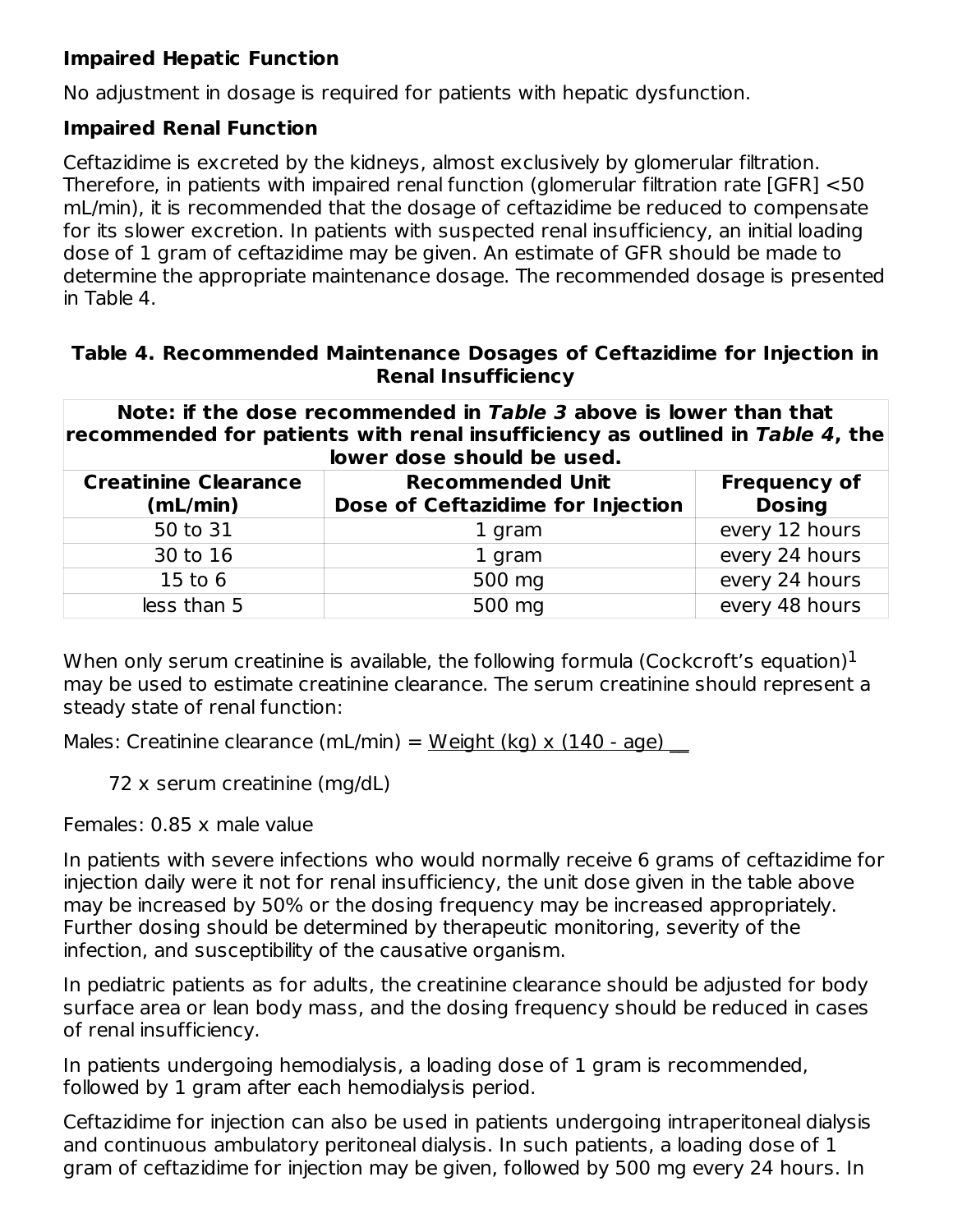addition to IV use, ceftazidime for injection can be incorporated in the dialysis fluid at a concentration of 250 mg for 2 L of dialysis fluid.

**Note:** Generally ceftazidime for injection should be continued for 2 days after the signs and symptoms of infection have disappeared, but in complicated infections longer therapy may be required.

# **Administration**

**Intravenous Administration:** The IV route is preferable for patients with bacterial septicemia, bacterial meningitis, peritonitis, or other severe or life-threatening infections, or for patients who may be poor risks because of lowered resistance resulting from such debilitating conditions as malnutrition, trauma, surgery, diabetes, heart failure, or malignancy, particularly if shock is present or pending.

# **Directions for Proper Use of a Pharmacy Bulk Package**

Not for direct infusion. This Pharmacy Bulk Package is for use in a hospital pharmacy admixture service, only in a suitable work area, such as a laminar flow hood. Using aseptic technique, the container closure may be penetrated only one time using a suitable sterile dispensing set or transfer device that allows measured dispensing of the contents. Use of a syringe and needle is not recommended as it may cause leakage. The withdrawal of container contents should be accomplished without delay. However, should this not be possible, a maximum time of 4 hours from initial closure entry is permitted to complete fluid transfer operations. This time limit should begin with the introduction of the solvent or diluent into the Pharmacy Bulk Package. DISCARD ANY UNUSED PORTION AFTER 4 HOURS. NOT FOR DIRECT INFUSION. THIS PHARMACY BULK PACKAGE IS NOT INTENDED TO BE DISPENSED AS A UNIT.

Freezing solution of ceftazidime for injection is not recommended.

| Table 5. Preparation of Solutions of Ceftazidime for Injection (Pharmacy Bulk |          |  |  |
|-------------------------------------------------------------------------------|----------|--|--|
|                                                                               | Package) |  |  |

| <b>Size</b>                                | <b>Amount of</b><br>Diluent to be<br><b>Added</b><br>(mL) | <b>Approximate</b><br><b>Available Volume</b><br>(mL) | <b>Approximate</b><br><b>Ceftazidime</b><br><b>Concentration</b><br>(mg/mL) |
|--------------------------------------------|-----------------------------------------------------------|-------------------------------------------------------|-----------------------------------------------------------------------------|
| Pharmacy bulk<br>package bottle<br>6 grams | 26                                                        | 30                                                    | 200                                                                         |

Ceftazidime for injection (Pharmacy bulk package), when constituted as directed with Sterile Water for Injection, should have the contents withdrawn within 4 hours.

After constitution, add an appropriate quantity of the resulting solution to an IV container with one of the compatible IV fluids listed under the COMPATIBILITY AND STABILITY section.

All Pharmacy Bulk Package bottles of ceftazidime for injection as supplied are under reduced pressure. When ceftazidime for injection is dissolved, carbon dioxide is released and a positive pressure develops. For ease of use please follow the recommended techniques of constitution described on the detachable Instructions for Constitution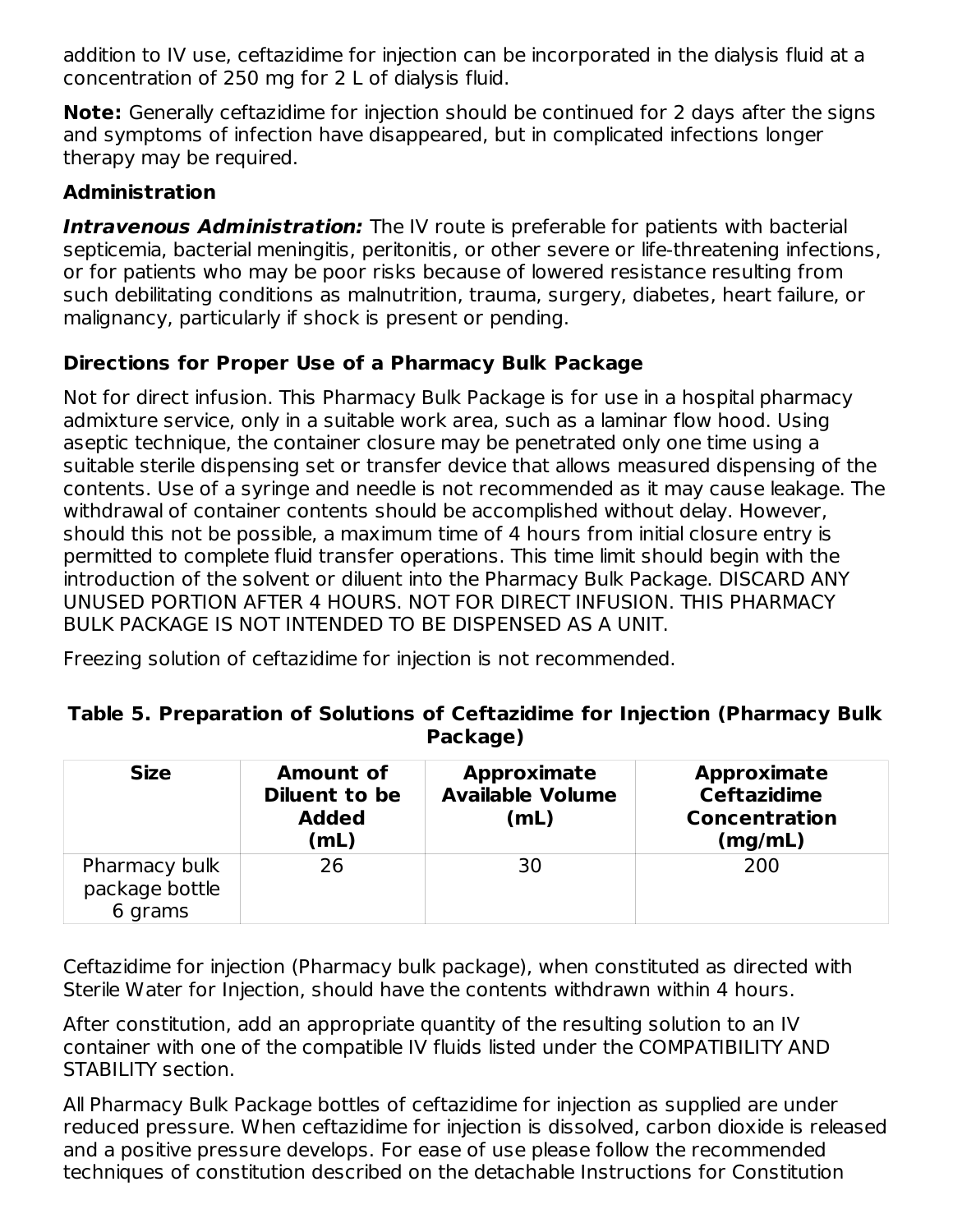section of this insert.

Solutions of ceftazidime for injection, like those of most beta-lactam antibacterial drugs, should not be added to solutions of aminoglycoside antibacterial drugs because of potential interaction.

However, if concurrent therapy with ceftazidime for injection and an aminoglycoside is indicated, each of these antibacterial drugs can be administered separately to the same patient.

# **COMPATIBILITY AND STABILITY**

#### **Intravenous**

Ceftazidime for injection when constituted with Sterile Water for Injection, maintains satisfactory potency for 12 hours at room temperature or for 3 days under refrigeration.

Ceftazidime is compatible with the more commonly used IV infusion fluids. Solutions at concentrations between 1 and 40 mg/mL in 0.9% Sodium Chloride Injection; 1/6 M Sodium Lactate Injection; 5% Dextrose Injection; 5% Dextrose and 0.225% Sodium Chloride Injection; 5% Dextrose and 0.45% Sodium Chloride Injection; 5% Dextrose and 0.9% Sodium Chloride Injection; 10% Dextrose Injection; Ringer's Injection, USP; Lactated Ringer's Injection, USP; 10% Invert Sugar in Water for Injection; and NORMOSOL®-M in 5% Dextrose Injection may be stored for up to 12 hours at room temperature or for 3 days if refrigerated.

Ceftazidime for injection is less stable in Sodium Bicarbonate Injection than in other IV fluids. It is not recommended as a diluent. Solutions of ceftazidime for injection in 5% Dextrose Injection and 0.9% Sodium Chloride Injection are stable for at least 6 hours at room temperature in plastic tubing, drip chambers, and volume control devices of common IV infusion sets.

Ceftazidime at a concentration of 4 mg/mL has been found compatible for 12 hours at room temperature or for 3 days under refrigeration in 0.9% Sodium Chloride Injection or 5% Dextrose Injection when admixed with: cefuroxime sodium 3 mg/mL, heparin 10 or 50 U/mL, or potassium chloride 10 or 40 mEq/L.

Vancomycin solution exhibits a physical incompatibility when mixed with a number of drugs, including ceftazidime. The likelihood of precipitation with ceftazidime is dependent on the concentrations of vancomycin and ceftazidime present. It is therefore recommended, when both drugs are to be administered by intermittent IV infusion, that they be given separately, flushing the IV lines (with 1 of the compatible IV fluids) between the administration of these 2 agents.

**Note:** Parenteral drug products should be inspected visually for particulate matter before administration whenever solution and container permit.

As with other cephalosporins, ceftazidime for injection powder, as well as solutions, tend to darken depending on storage conditions; within the stated recommendations, however, product potency is not adversely affected.

#### **HOW SUPPLIED**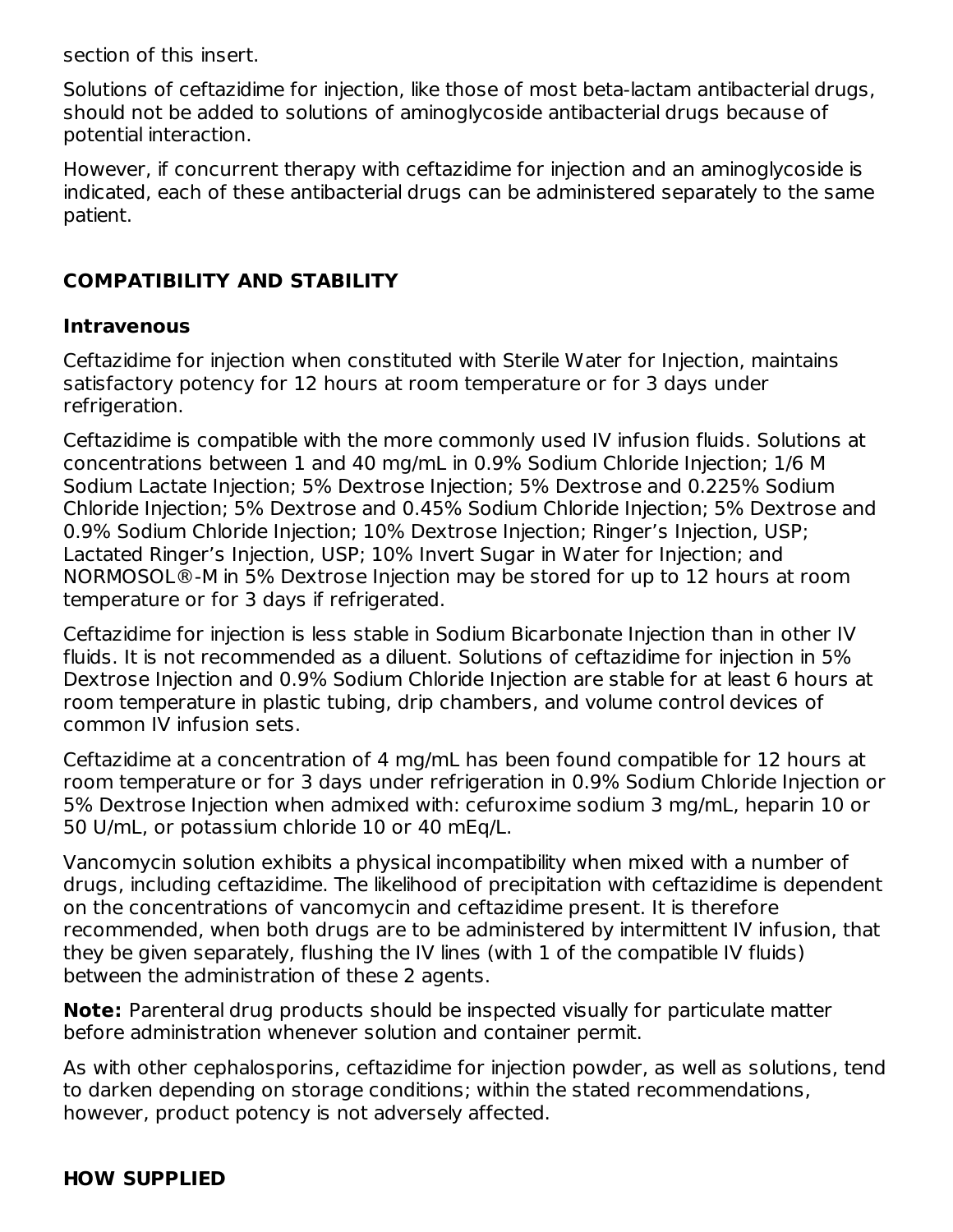Ceftazidime for injection, USP in the dry state should be stored at 20ºC to 25°C (68ºF to 77°F) [See USP controlled room temperature] and protected from light. Ceftazidime for injection, USP is a white to cream-colored crystalline powder supplied in Pharmacy Bulk Package Bottles as follows:

NDC 44567-237-06 6 g\* Pharmacy Bulk Package bottle (Carton of 6)

\*Equivalent to anhydrous ceftazidime.

### **REFERENCES**

1. Cockcroft DW, Gault MH. Prediction of creatinine clearance from serum creatinine. Nephron. 1976;16:31-41.

Manufactured for:

### **WG Critical Care, LLC**

Paramus, NJ 07652

Made in Brazil

Brands listed are the trademarks of their respective owners.

Revised: July 2021

\_ \_ \_ \_ \_ \_ \_ \_ \_ \_ \_ \_ \_ \_ \_ \_ \_ \_ \_ \_ \_ \_ \_ \_

TEAR AWAY

#### **CEFTAZIDIME FOR INJECTION, USP**

#### **Instructions for Constitution**

#### **Pharmacy Bulk Package:** 6 g

1. Insert the syringe needle through the vial closure and inject 26 mL of diluent. The vacuum may assist entry of the diluent. Remove the syringe needle.

2. Shake to dissolve; a clear solution containing approximately 1 g of ceftazidime activity per 5 mL will be obtained in 1 to 2 minutes.

3. Insert a gas-relief needle through the vial closure to relieve the internal pressure. Remove the gas-relief needle before extracting any solution.

**Note:** To preserve product sterility, it is important that a gas-relief needle is not inserted through the vial closure before the product has dissolved.

Manufactured for:

## **WG Critical Care, LLC**

Paramus, NJ 07652

Made in Brazil

Revised: July 2021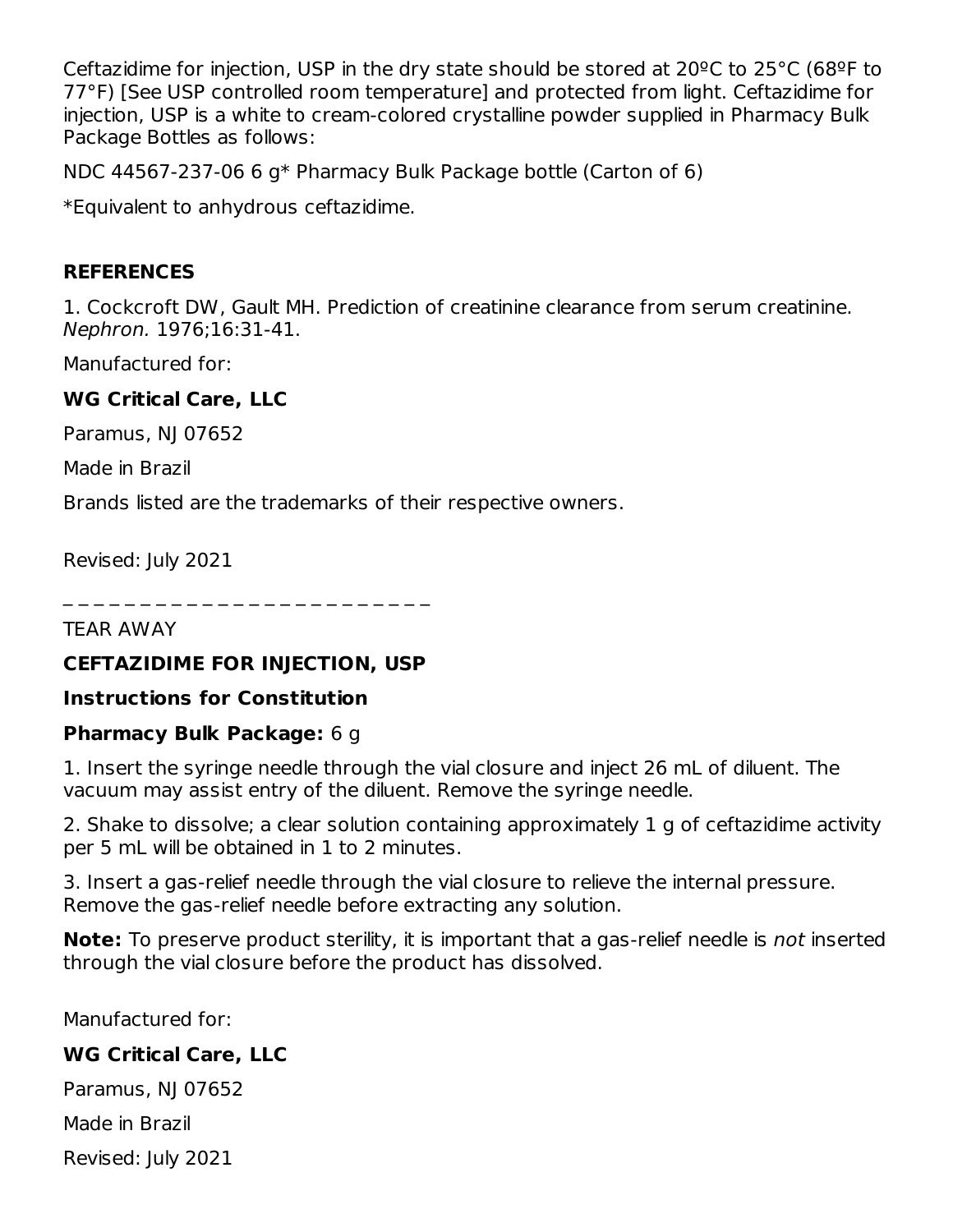**PRINCIPAL DISPLAY PANEL - 6 gram NDC 44567-237-06 CEFTAZIDIME FOR INJECTION, USP 6 GRAMS per Pharmacy Bulk Package PHARMACY BULK PACKAGE - NOT FOR DIRECT INFUSION CAUTION: NOT TO BE DISPENSED AS A UNIT For Intravenous Use FURTHER DILUTION IS REQUIRED**

**Rx only**



| <b>CEFTAZIDIME</b>                                                                                                                                      |  |  |                           |  |               |  |  |
|---------------------------------------------------------------------------------------------------------------------------------------------------------|--|--|---------------------------|--|---------------|--|--|
| ceftazidime injection, powder, for solution                                                                                                             |  |  |                           |  |               |  |  |
|                                                                                                                                                         |  |  |                           |  |               |  |  |
| <b>Product Information</b>                                                                                                                              |  |  |                           |  |               |  |  |
| HUMAN PRESCRIPTION DRUG<br><b>Product Type</b>                                                                                                          |  |  | <b>Item Code (Source)</b> |  | NDC:44567-237 |  |  |
| <b>Route of Administration</b><br><b>INTRAVENOUS</b>                                                                                                    |  |  |                           |  |               |  |  |
|                                                                                                                                                         |  |  |                           |  |               |  |  |
|                                                                                                                                                         |  |  |                           |  |               |  |  |
| <b>Active Ingredient/Active Moiety</b>                                                                                                                  |  |  |                           |  |               |  |  |
| <b>Strength</b><br><b>Basis of Strength</b><br><b>Ingredient Name</b>                                                                                   |  |  |                           |  |               |  |  |
| <b>CEFTAZIDIME</b> (UNII: 9M416Z9ONR) (CEFTAZIDIME ANHYDROUS -<br>CEFTAZ IDIME<br>6 <sub>q</sub><br>in 100 mL<br><b>ANHYDROUS</b><br>UNII: DZ R1ENT301) |  |  |                           |  |               |  |  |